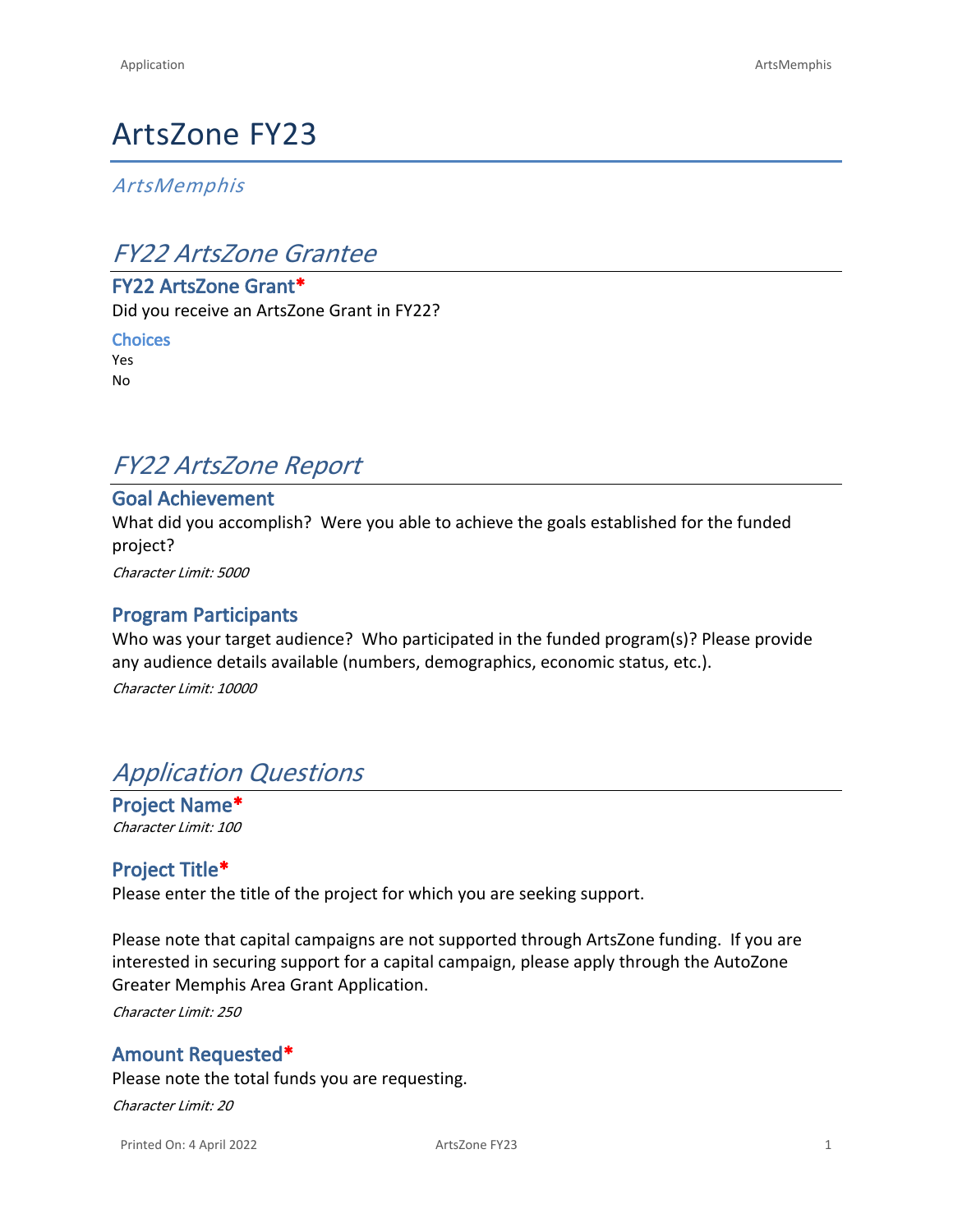## **Project Budget\***

Please note the total budgeted expenses for the project.

*Character Limit: 20*

## **Project Date - Start\***

Please note the start date of your proposed project. Note that funding decisions will not be issued until September 2022, therefore, proposed projects should not begin before September 1, 2022.

*Character Limit: 10*

## **Project Date - End\***

Please note the end date of your proposed project. End dates should not be later than September 30, 2023.

*Character Limit: 10*

## **Project Detail\***

Please note the type of support you are requesting.

**Choices** Operating Support Project / Program Support **Other** 

## **Brief Project Description\***

Please provide a brief narrative description of your project.

Limit: 2500 characters *Character Limit: 2500*

## **AutoZone Charitable Priorities**

AutoZone has identified the following Charitable Priorities:

- Education and Youth Development
- Health and Wellness
- Public Safety and Community Development
- Diversity, Equity, and Inclusion (includes military support)

If your project addresses any of these priorities, please select which one, and provide an explanation below.

#### **Choices**

Education and Youth Development Health and Wellness Public Safety and Community Development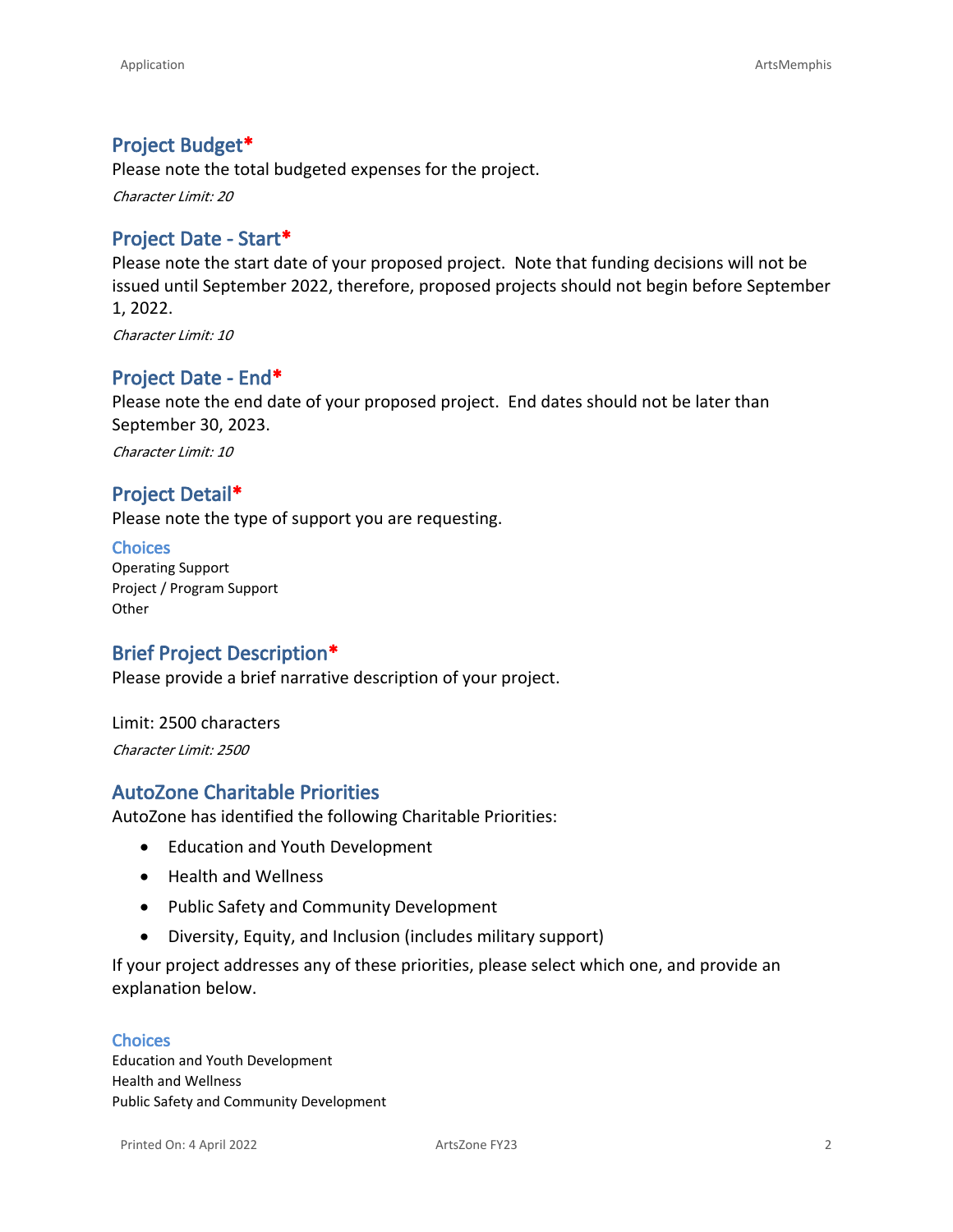Diversity, Equity, and Inclusion ( includes military support) None of these

## **AutoZone Charitable Priorities\***

Please provide a brief description of how your proposal aligns with one of the charitable priorities noted above.

*Character Limit: 5000*

## **Project Impact\***

Please describe the long-term goals and target audience of this project.

Please consider these questions in your response:

- Why is this project important?
- Who will this project benefit specifically?
- How will this project benefit the community?
- What will be the long-term impact of this project?

*Character Limit: 10000*

### **Number of Participants\***

Please enter the estimated amount of participants who will benefit from this project.

"Participant" refers to the estimated total number of individuals directly benefiting from your operations and program. This may include donors, subscribers, members, ticket buyers, audiences, education/outreach/engagement program participants, event attendees, listeners, etc.

*Character Limit: 250*

## **Number of Artists\***

Please enter the estimated amount of artists who will be involved in this project.

"Artist" refers to the number of artists **directly involved in providing art or artistic services** specifically identified with an organizational program or activity; including the number of individual artists of a company, troupe, or touring group.

*Character Limit: 250*

## **Relationship(s) with AutoZoners**

**Please note ONLY AutoZone employees who currently serve on your Board of Directors.** Please include the AutoZoner's name and title.

Example Format: Jill Coleraine Maness - Manager, Community Relations *Character Limit: 2500*

Printed On: 4 April 2022 ArtsZone FY23 3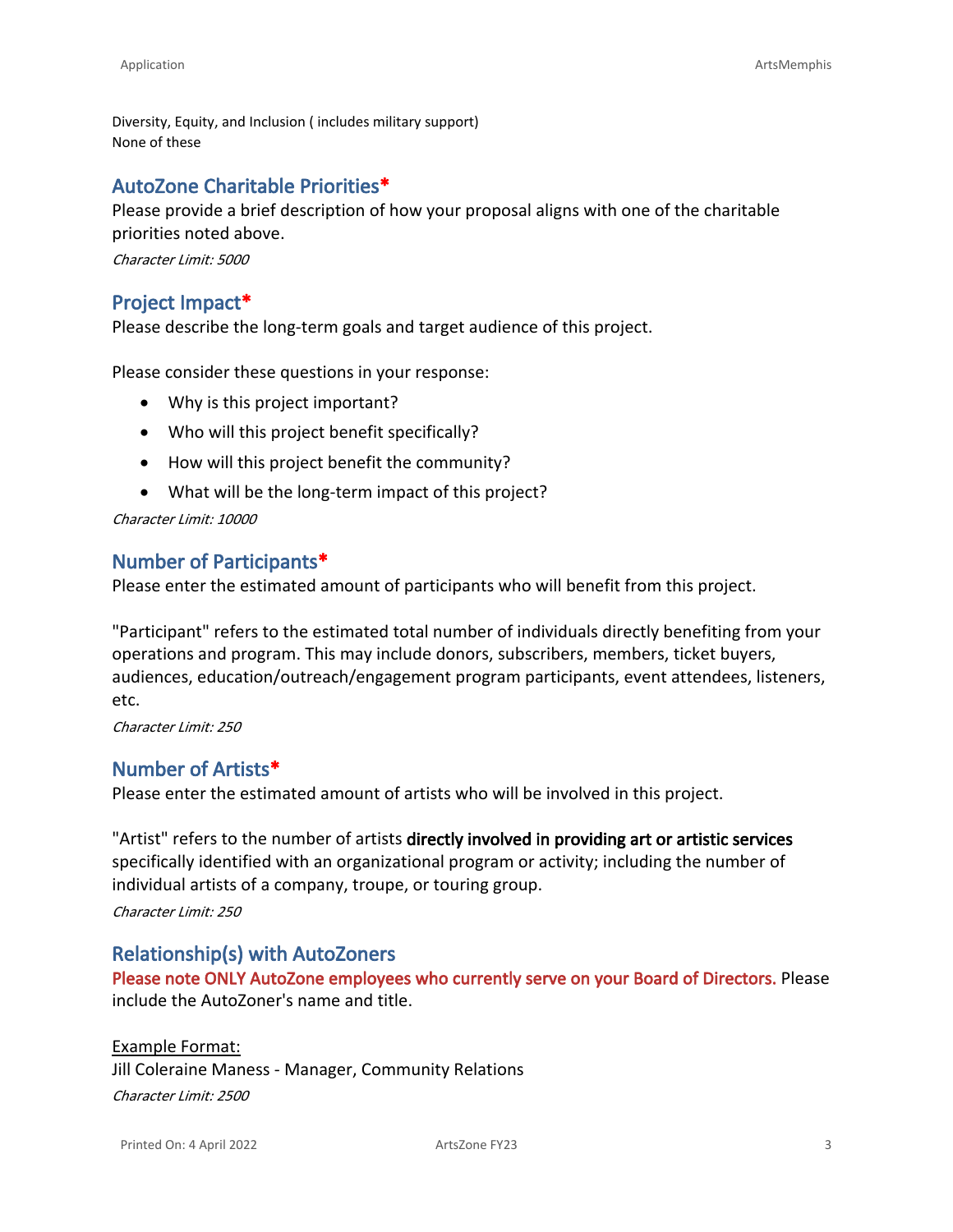## **AutoZone Engagement\***

Please explain how AutoZone, AutoZoners, and/or customers may benefit from your organization because of this grant.

For example: free admission or discounted tickets for AutoZoners, volunteer opportunities, special presentations.

*Character Limit: 10000*

### **AutoZone Recognition\***

How will you recognize AutoZone's involvement with your organization?

For example: program ad, naming rights, included in a list of sponsors. *Character Limit: 10000*

## **Detailed Project Budget\***

Please attach a detailed project budget, noting revenue and expenses. Please indicate other revenue sources, pending or secured. Please provide descriptions for expense line items.

*Character Limit: 10000 | File Size Limit: 5 MB*

## *Attachments & Actions Check List*

## **Child Protection Policy\***

Any organization that works with youth under age 18 as a program participant or volunteer is required to have a board-approved Child Protection Policy in place in order to receive grant funds from ArtsMemphis.

If you have a board-approved policy, please note below, when you last reviewed the policy with your board of directors and staff.

If your board-approved policy has been adopted or updated within the past 18 months, please upload your document.

If you need but do not yet have a policy in place, please provide a brief explanation of your plans to develop a policy or note any assistance you may need from ArtsMemphis to develop a policy.

*Character Limit: 10000 | File Size Limit: 5 MB*

#### **Grant Contract**

If you are successful in being awarded a grant, your grant contract will require two signatures from your organization. Below, please provide the names and email addresses for two officers